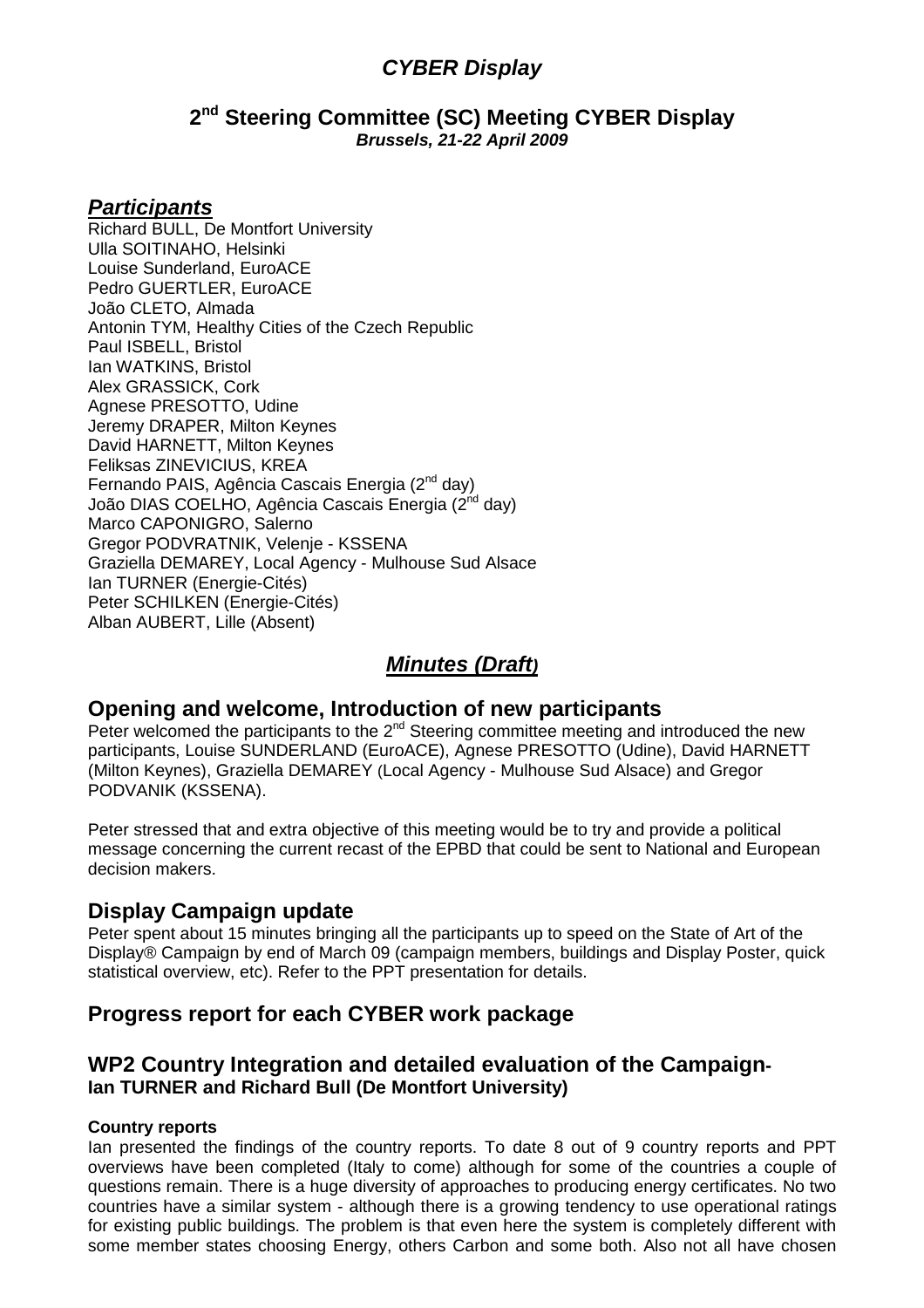primary energy. In general most of the countries have chosen an A to G scale but even here there are differences with Ireland and Slovenia having their own alternatives. The result is that for certain member states it is very complicated to adapt the calculation tool and new approaches to promote the communication aspect of Display® and not its calculation tool will need to be found.

#### **Analysis of the Display data base and evaluation of the Display tools**

Richard provided us with an update of the status of the Display **pre-communication survey**. It has still not been translated into all partner languages (Slovenia, Lithuania and French missing). The questionnaire is available online using Survey Monkey and can also be downloaded and printed – although then the data needs to be entered which could be more complicated depending on the languages used. It was stressed that the aim of this survey was to get data from the users of buildings before local communication campaigns are implemented and then to send the questionnaire out some time later (3 to 6 months) to measure the impact of the campaign. All partners were encouraged to get in contact with Richard to explain their specific needs. Richard will also be working on providing a framework for informal interviews that can also be carried out with building users.

Some words on the evaluation of the data base should be added (by Richard) what will be done during the next 6 months

#### **Communication Handbook**

Ian provided an outline of the changes that have been made to **t**he communication handbook. It has been translated into French and will soon be printed and available to be sent to new members. Current members will be able to download the new or updated sheets and add them to their file. A lot of the work involved updating the examples and rewriting the Case studies completely. Four new stickers have also been produced thanks to the work of Bristol. It was suggested that at the bottom of each page we add version 2/2009 so that users can distinguish the difference.

#### **Decisions/Actions:**

- Discussion on how the questionnaire is going to be used (now that translations are complete), for example on-line or 'paper' version – should it be opened up to all the Display users etc. In preference on-line questionnaire, but up to each partners needs.
- All partner: to communicate to Richard the ates they sent out the questionnaire
- De Montfort/Richard: Responsible for collating and analysing results of questionnaires each partner to contact Richard for data
- Ian and Richard: Technical questionnaire to be finalised by end of July
- A number of partners feel that it will be useful to create an option whereby Display users enter their rating A to G and result and use a simple calculation tool for the water performance – this is particularly an interesting option for those member states that have to produce posters annually i.e. England and Wales, Ireland. Peter and Ian to check with the programmer and to report at the next SC meeting.

### **WP 6 Promotion and Dissemination of the Display Campaign**

Peter introduced the new concept for the Display website to the partners. The proposed slogan "Communicate your building performances" was accepted by all partners. The site is running behind the project schedule and is now planned to be online by the first week of July. Draft versions of the graphical work and proposed content will be sent to certain partners for verification. One suggestion was to add some flash work and have the logo "wink".

A video using existing material will be compiled by a private contractor Joao Bettencourt. He will compile a three minute video using TV broadcast filmed at local sites (i.e. Helsinki, Kaunas, Neuchâtel, etc. Each partner will ask for permission from his (national) TV chain with assistance from Energie-Cites.

Six newsflashes have been produced since the beginning of the project. The Display PPT presentation has been reviewed and two versions made available on line in English - one a general presentation and the other focussing on communication. The Display leaflet continues to be translated into different European languages. It is now available in French, English, Czech, German and soon in Hungarian. There is also a new Display overview that can be used for the press called "The Display Campaign in brief" – this was added to the communication handbook and can be a useful resource for Display members. Partners were reminded to fill in the events list.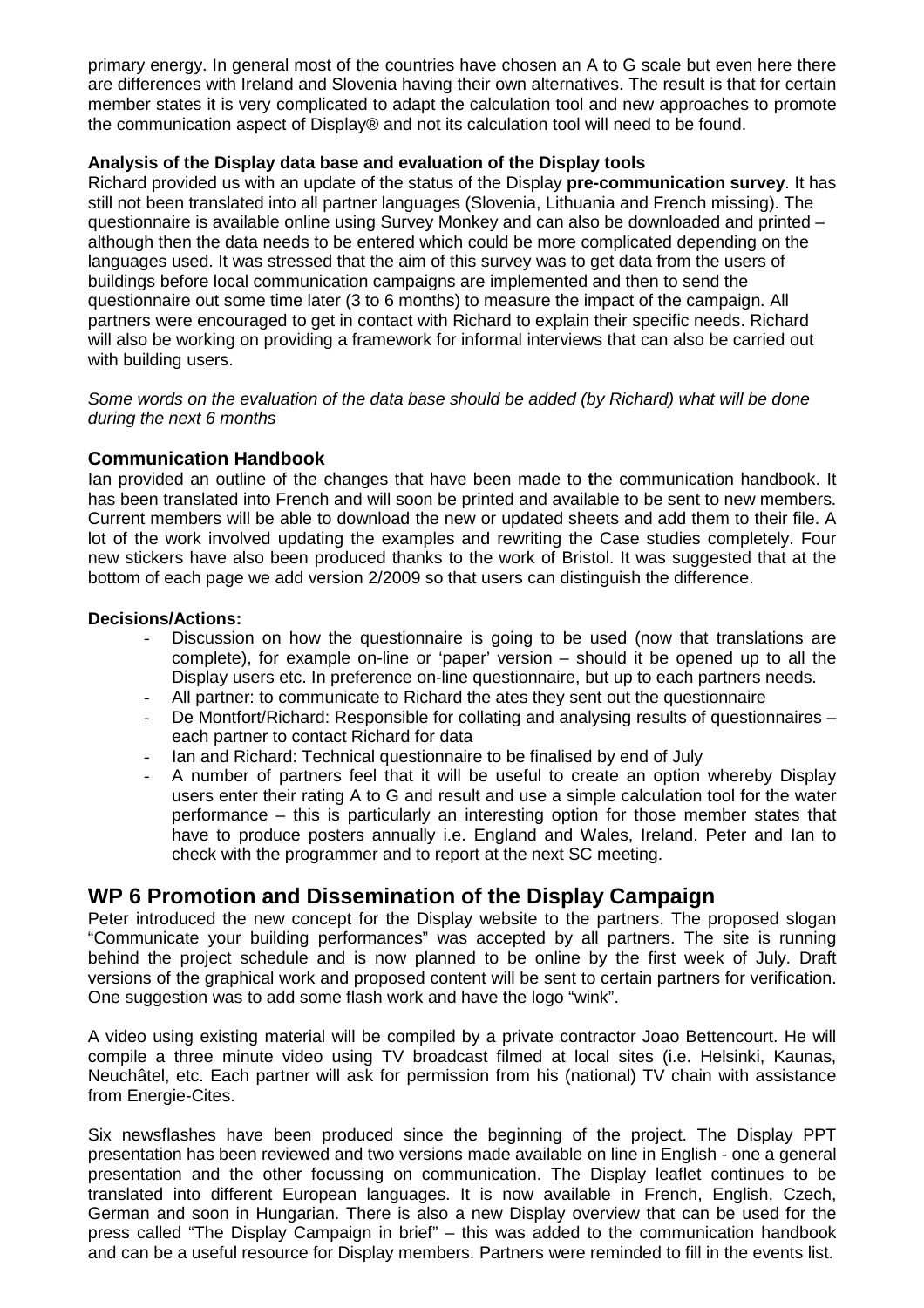#### **Decisions/Actions:**

- Partners: to ask permission from the institutions that produced the film material for use by Energie-Cites by end of May latest.
- Ian: Confirmation of the format for the second videos to be sent (mid May) and video producer to be present at next meeting in Almada.
- All partners: Try to get on the agenda of important events presenting your local action in the context of the Display Campaign. To complete the events list and to always inform Ian about the upcoming events so that he can add this to the Display NEWS (at least every 3 months), keep programmes and if possible list of participants in events you participate.

# **WP1 Management and Coordination**

Peter pointed out that the Board of performance indicators was set up at the beginning of the project and at the first steering committee meeting it was agreed that all partners should review their indicators and send any changes back to Ian. Unfortunately this was not really done by many partners, however 12 out of 16 have filled in their indicators for the steering committee (still missing Cascais, Healthy Cities, KREA and Lille. The performance indicators have to be updated every six months; however the next update will be required for the Interim Report for Month 9 and the next time will be for Month 15.

All partners except one should have received the advanced payment. The next payment will be made after the submission of the Interim Report which is due by March 2010.

By the end of June we have to submit our progress report, this is only a technical report; no coststatements are needed. The progress report has to cover the project from its beginning (September 2008) till the end of May 2009. Together with the progress report the deliverables which are due in month 9 have to be submitted, namely:

- CYBER-Display Consortium agreement (lead Energie-Cités only Udine left)
- Country reports (lead Energie-Cités)
- New edition of the Display communication handbook (lead Energie-Cités)
- Attractive and up-to-date Display® website on-line (lead Energie-Cités)
- Display/Towards Class A Award ceremony (lead Energie-Cités)
- Report on pilot group companies' experience (lead EuroACE)
- Updated Board of performance indicators (lead Energie-Cités)

Except the redesigned website all deliverable are in the time schedule and will be submitted with the report. Each partner has to check if he has to submit an individual deliverable within his wp3. Peter will prepare a template for the reports on the local communication campaigns.

We would like to remind you that the deadlines agreed upon during the steering committee meeting should be respected by all partners otherwise the management of the project will become very bureaucratic, all partners will suffer as a result and all creativity and flexibility will be lost!

### **Decisions/Actions**

- Time schedule for the Progress report
	- o 15 May: Report template (PS)
	- o 08 June: Contribution all partner
	- o 15 June: Draft report (PS & IT)
	- o 22 June: Deadline for comments (all partner)
	- o 29 June: Report ready (PS & IT)
- All partner: submission of updated performance indicators together with contribution to the progress report (8 June)
- Date for next steering committee meeting will be the  $24<sup>th</sup>$  and  $25<sup>th</sup>$  of November 2009 in Almada (PT) followed by a training workshop on  $26<sup>th</sup>$ .

# **WP 3 Local Communication activities**

Alex from Cork County explained the aim of the session – that is to share and inform all partners about the local communication campaigns in each city so as to stimulate exchange of experience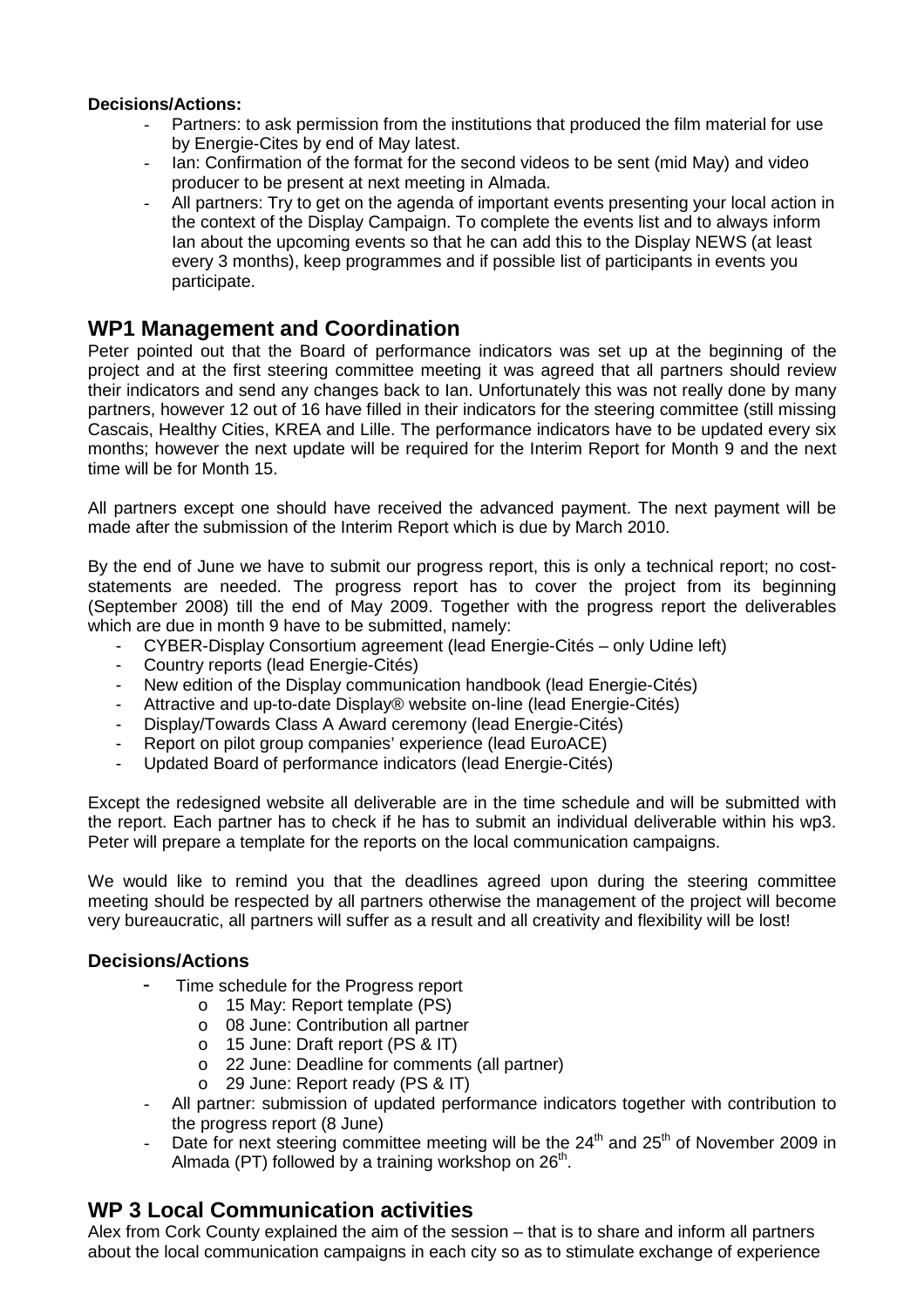and duplication (max 4 slides per city 5-7 minutes). See presentations note Kaunus presented without a PPT and Lille were not present.

- Display Users Club
	- $\circ$  National some partners appear to be behind when it comes to organising National users clubs. Note that in Member states where National certification is advanced you need to promote the communication aspects of Display. A solution could also be in renaming the Display Users Club, i.e. to "National Implementation Club" o Local
- Training Workshops
	- o Feedback from Bristol

### **Decisions/Actions**

- o All partner: Share structure of leaflets, Guide-Books, etc. keeping partners informed on experience you gained, specially with schools. Use email and not only the SC meeting for exchange of experience
- o João CLETO: Next Workshop in Almada as there are a number of partners who involve schools in their local campaign it is important that the next workshop is organised with input from these partners and not Almada alone. João to coordinate workshop preparation and to request input from partners

# **WP4 – Display Towards Class A Award**

Peter reported on the hitherto course of the 2008/09 award competition (see also preparatory document and ppt). He underlined the high quality of applications, so even the number is below our expectations the competition could be evaluated as satisfactorily. The discussion on how to exploit the excellent work and to give the applicants the merited visibility did not take place at the meeting. Among the communication means still to be developed under CYBER there are the videos and a CYBER Display brochure. Another idea has been introduced by Gordan Sutherland, the organisation of a temporary exhibition at EACI premises in BXL, which could be shown elsewhere afterwards, but this needs in depth thoughts. Peter to check with the Display Communication Team feasibility with regards to content and budget of mentioned communication means.

In order to receive higher participation at the 2010 award competition we still need to analyse the reason and to see what can be done better (mainly on the promotion) when we will also launch a competition for the private sector. All ideas from the CYBER partners are welcome.

The TCA award was presented during the joint Energie-Cités and Climate Alliance rendezvous in Brussels on the evening of the 23rd of April in Brussels. The prizes have been handed over by Vincent Berutto, Head of the Unit for Energy Efficiency of the EACI, the Jury has been represented by Anna Jaskula, Deputy Secretary of Energie-Cités Poland. Photos of the ceremony and a press release will be provided on the Display website.

### **Decisions/Actions**

- Peter: Placing PPT presentations prepared for the jury meetings showing the high quality on the Display website and promoting winners via the display NEWS.
- Peter: To check with the communication team the promotion of the actions of the winners
- Outlook 2009/10°
	- Peter: set up a new promotional scheme
	- All partners but in particular Pedro: ideas for prizes/potential sponsors to be contacted, prize should express the educational and/or communication aspects of the Display Campaign.
	- Peter: Set up time schedule for the competition (including sizing a launching event) and passed to partners

# **WP5 Beyond Public Buildings**

### **Louise Sunderland, EuroACE**

Louise provided an overview of the work already carried out within this work package. Reasons for the change in certain members. Promotion of display as Corporate Social Responsibility option. For role out communication needs to be more specific to target specific commercial groups or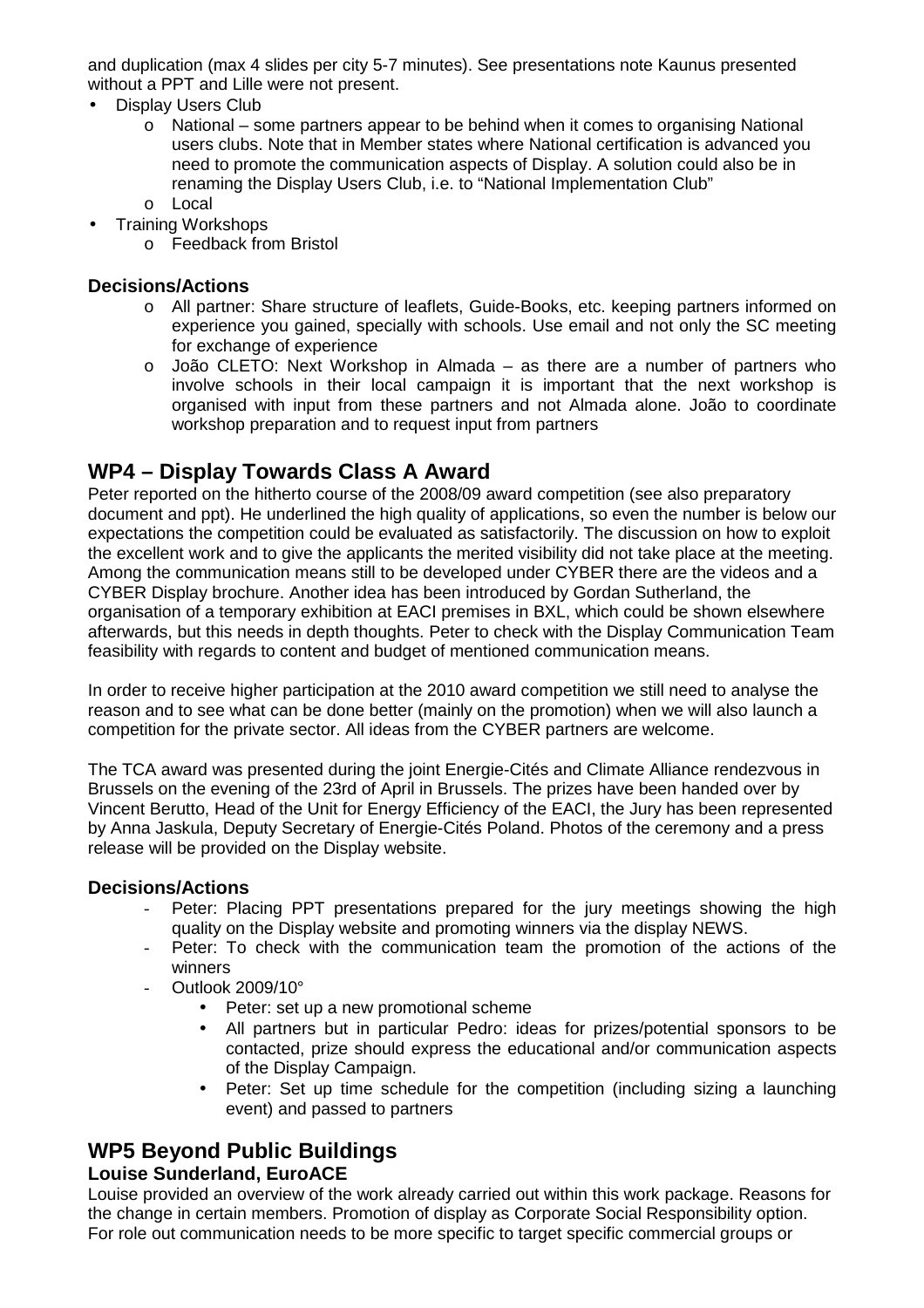buildings. Some groups could be interested in Display because of the potential international identity.

Cork County suggested involvement of SME's. Milton Keynes – commercial land owners and candidates for Green Business awards. Several partners suggested private companies that might be interested in being part of the commercial sector pilot or joining the Campaign as part of the wider commercial sector rollout

#### **Decisions/Actions**

- All partners: to either contact directly or pass on contact details to Louise and Pedro for private sector companies that they work with, who might be interested in either being part of the commercial sector pilot or the wider roll-out (ongoing task)
- Sarah and Pedro: to pass on document to promote Display to the commercial sector to partners that request it (ongoing task)

#### **Creating synergies between Display® and national certification schemes**

(Peter Schilken)

Debate on how the Display cities can take over a more active role in the recast of the EPDB, lobbying actions towards the EACI, DG TREN, European Parliament, national governments, Concerto Action, etc.

When it comes to adapting Display to National systems France is still the only country where this has been achieved and in the next month we will be working on adapting the Swiss system. In Hungary we are in the process of signing a deal whereby Display will become freely available for all Hungarian local authorities. The calculation tool will be adapted to ensure that the Hungarian government has access to all Hungarian data and will thus be able to use the data to create National benchmarks for Hungary.

Currently the recast of the EPBD is on the political agenda. The days we have had our steering committee meeting the European Parliament has voted a more rigorous version of the recast. You all have gained first experience with the implementation of your national scheme at the local level and we at Energie-Cités have 6 years of experience with the Display campaign. It seems to be an appropriate moment to formulate our opinion on the implementation of the EPBD as well as it's recast in a political message to Community institutions and national governments.

The following four questions were posed:

- Is it possible to adapt Display to all (CYBER) members National requirements?
- What is your opinion on the EPDB implementation and it's recast?
- What is our message to local authorities in order to comply with the national requirements and to improve their communication?
- What is our political message to our governments and the EU?

Due to time constraints not everyone had a chance neither to answer these questions nor to debate all questions. In general it is seen that it is not possible to adapt Display to all National schemes. In countries where the schemes require certificates to be produced every ten years – Display should be adapted for operational rating systems as in France. For countries using Asset rating but with total energy consumption (Lithuania) Display can be used to show how well the buildings are being managed and thus complimentary. In countries where they use Asset rating but without energy use for equipment it is difficult to use Display as a complimentary tool as the figures are not the same. Either a Display light version can be used to communicate the Asset rating in a communicative way but then this will be for a poster that is valid 10 years and thus rather static. Otherwise it has to be checked if an annual Display based on operational rating and using national conversion figures is acceptable and communicable in order to show effects of improvements.

In countries using operational rating that require posters annually Display will either have to be adapted to the National requirements or a simple Display light version created to allow for communication of the National certificates every year.

Most comments were based on the fact that the partners felt that there needs to be National support for communication campaigns